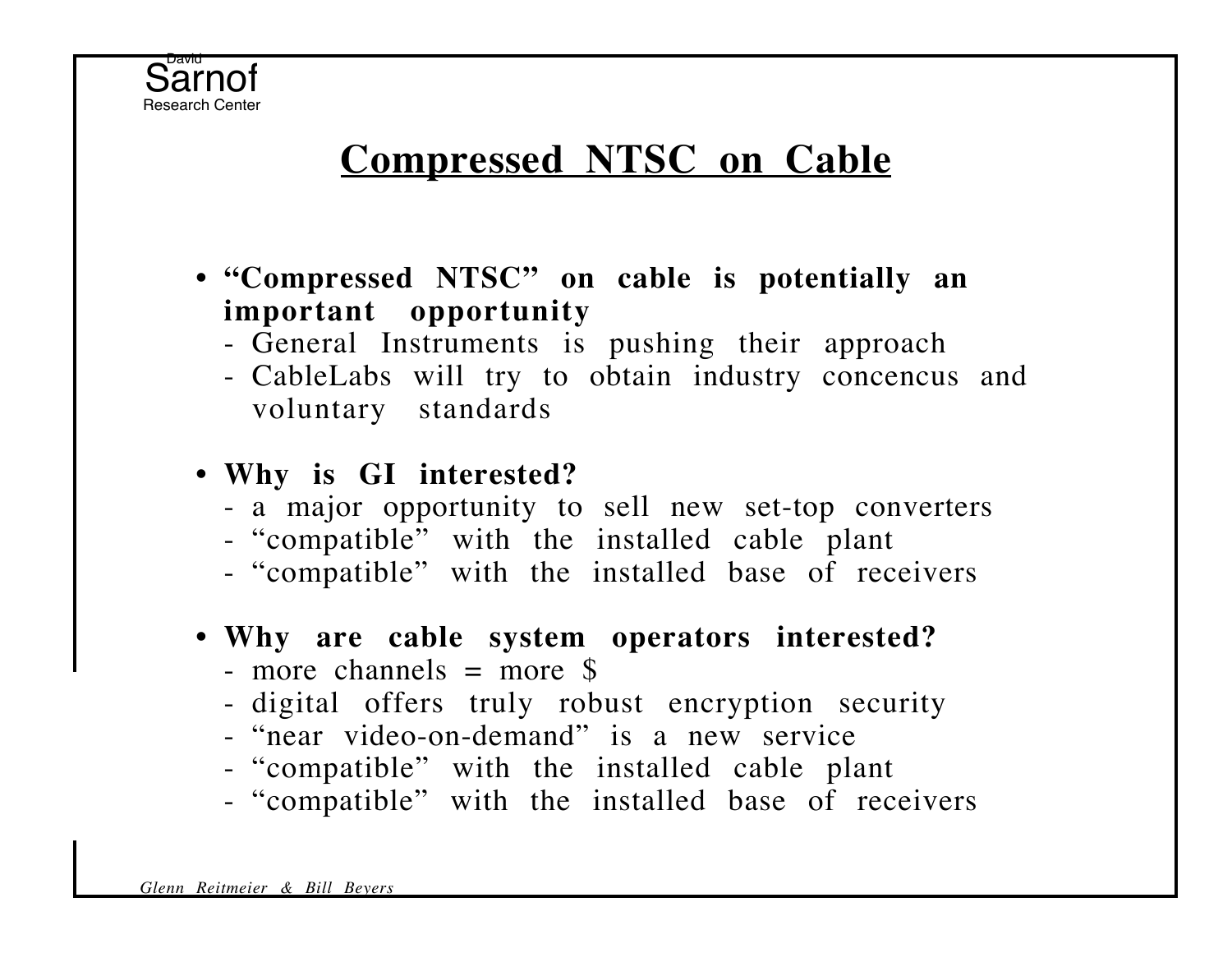

#### **TCE Interests**

- **• "16x9 NTSC" capability**
	- GI and CableLabs are <u>only</u> thinking 4x3...
	- "compressed 16x9 NTSC" is a good match to TCE display
- **• Keep decompression as a receiver function**
	- lest the receiver of the future become a monitor
- **• Move decryption functions into the receiver**
	- good for TCE, more value-added in receivers (bad for GI)
	- good for cable system operators (no investment in boxes)
- **• Maintain compatibility with future HDTV standards** tuners, RF, IF, modem, FEC, packet format, decompression, memory architecture...
- **• Make sure that it will be possible to design a range of receivers with different cost/performance**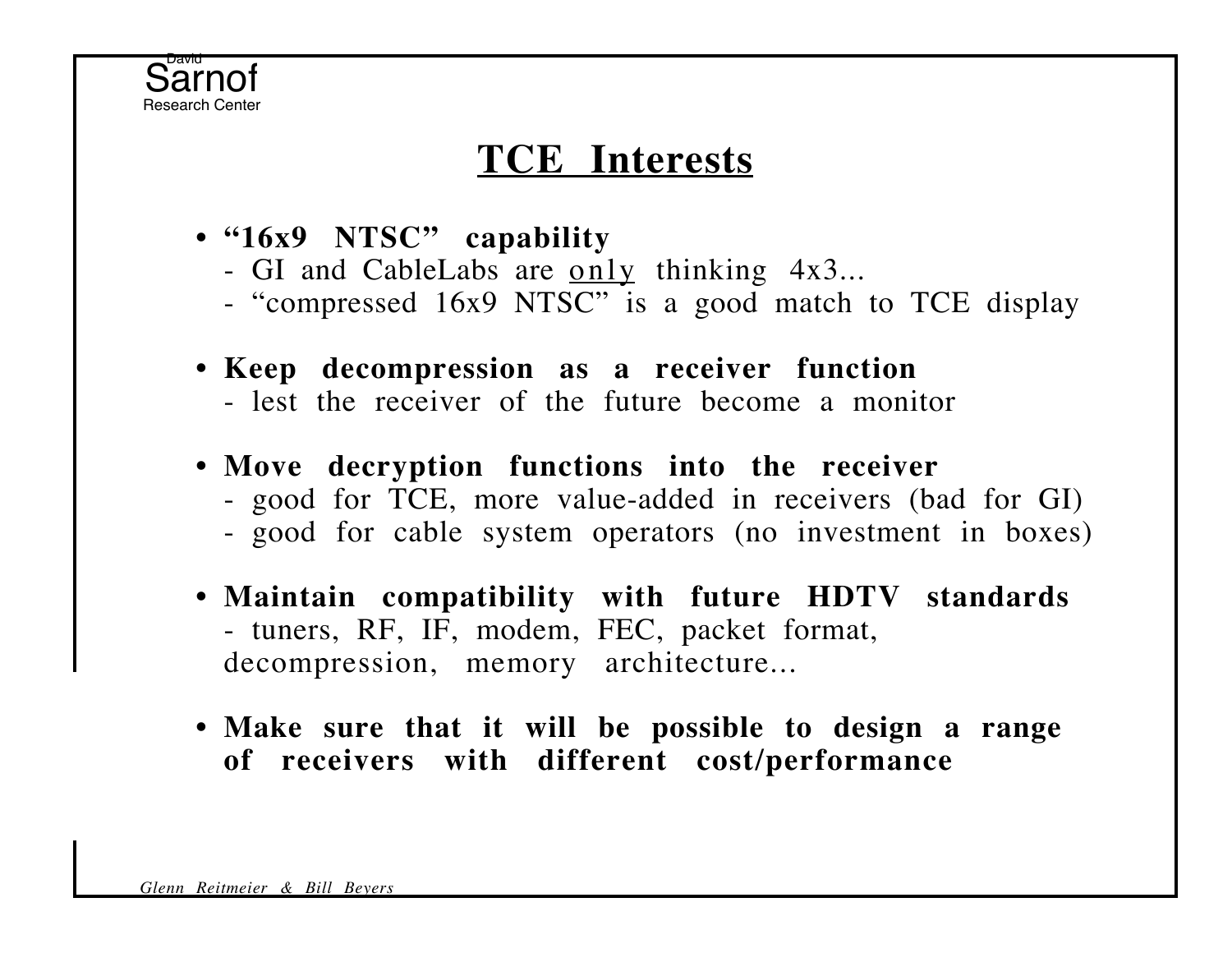

# **Digital Hierarchy**

- **• The basic concept:**
	- different levels of picture quality at different bit rates
	- each successive level is a subset (or superset) of the preceeding one
- **• The opportunity for "compressed 16x9 NTSC" on cable means that it is a critical member of the digital hierarchy**
- **• Our goal is to allow one 6 MHz channel to carry:** - 1 HDTV (with an embedded NTSC-level), *or* 4 "NTSC quality" (16x9 and/or 4x3), *<sup>o</sup> <sup>r</sup>* 8 "VHS quality" (16x9 and/or 4x3) **that a single receiver can economically decode**
- **• Issues are how to encode and multiplex**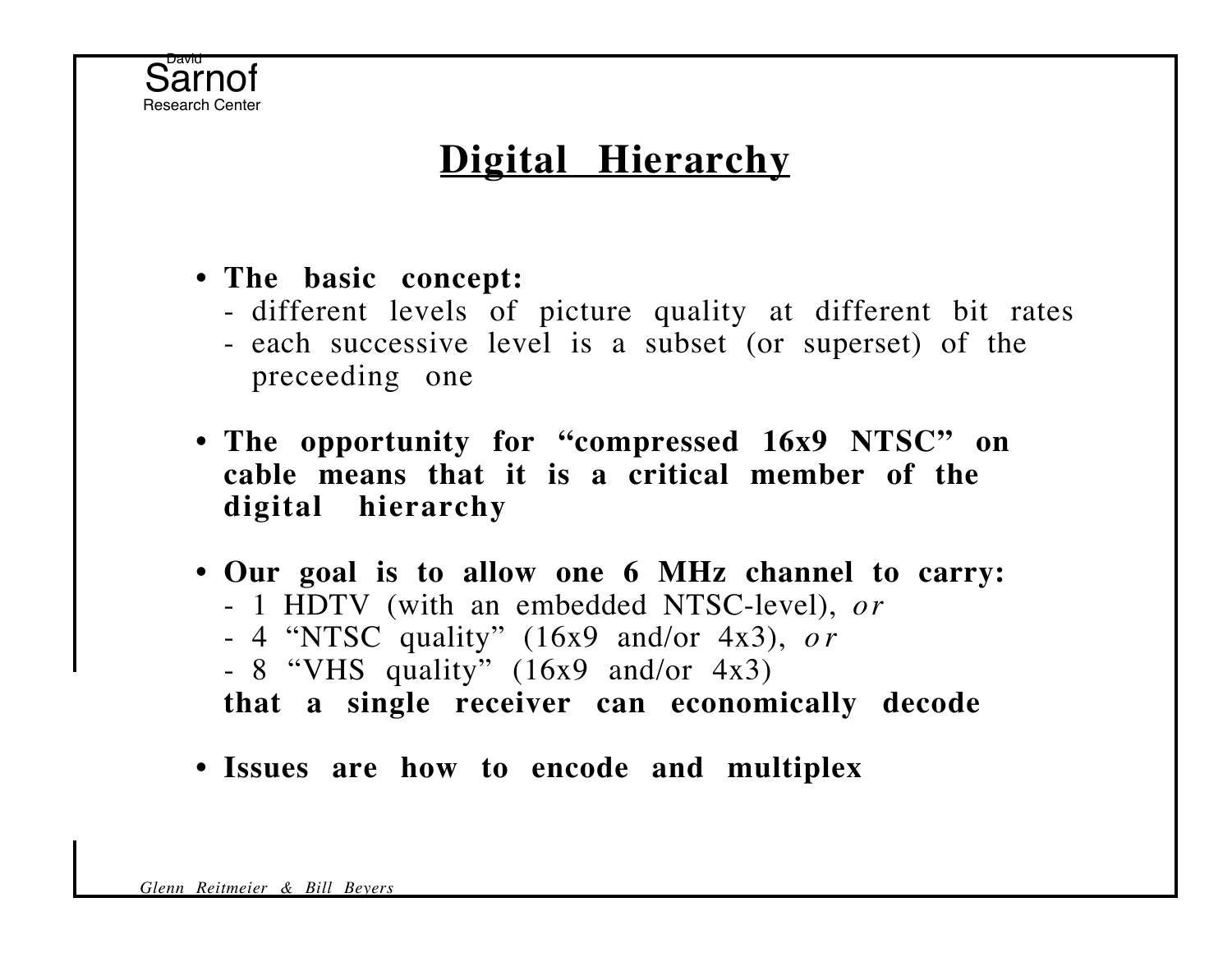

# **ADTV Background**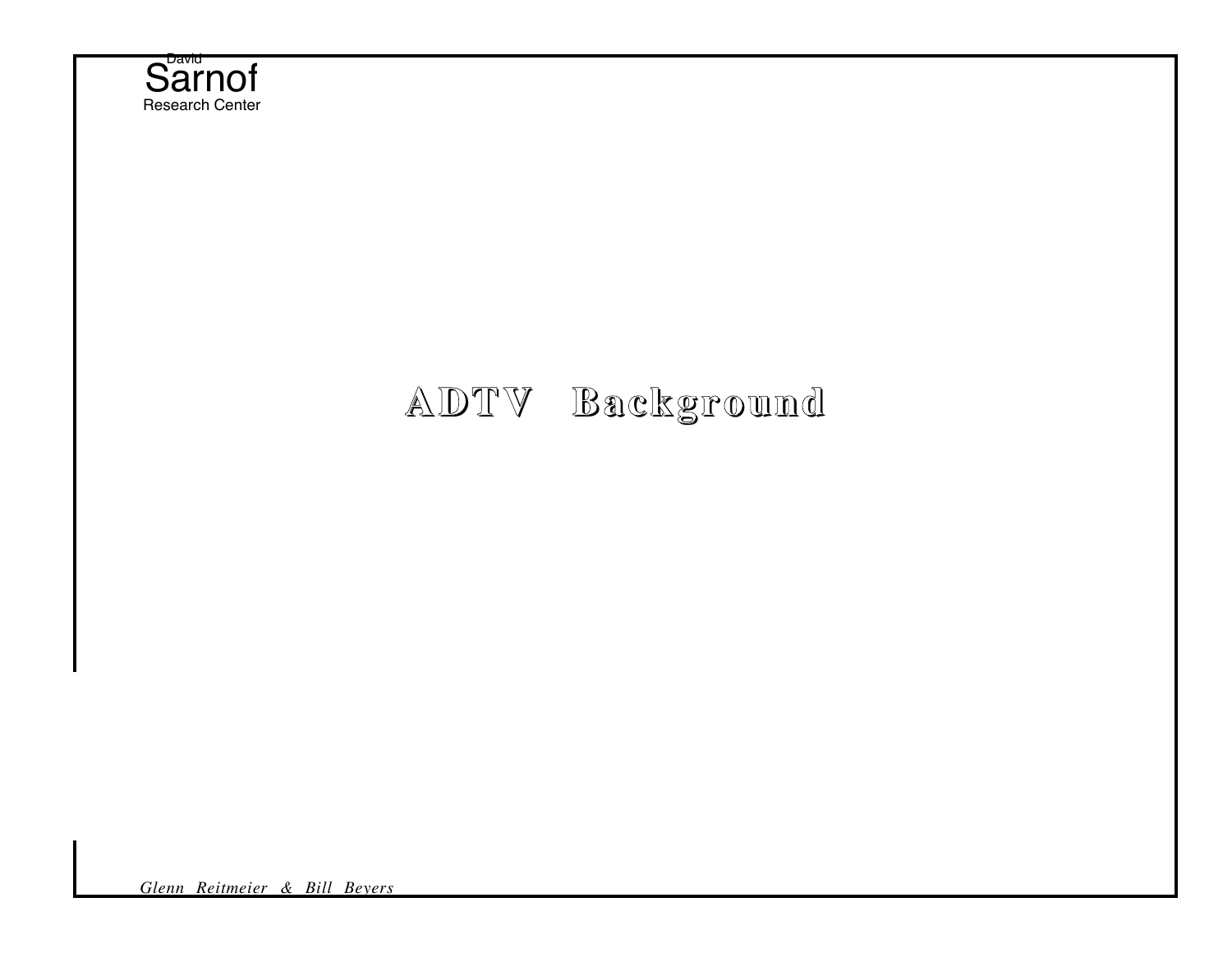| Sarno<br>ີ 1<br><b>Research Center</b> |                         |
|----------------------------------------|-------------------------|
|                                        |                         |
|                                        | Possible Hierarchy      |
| and                                    | Multiplexing Approaches |
|                                        |                         |
|                                        |                         |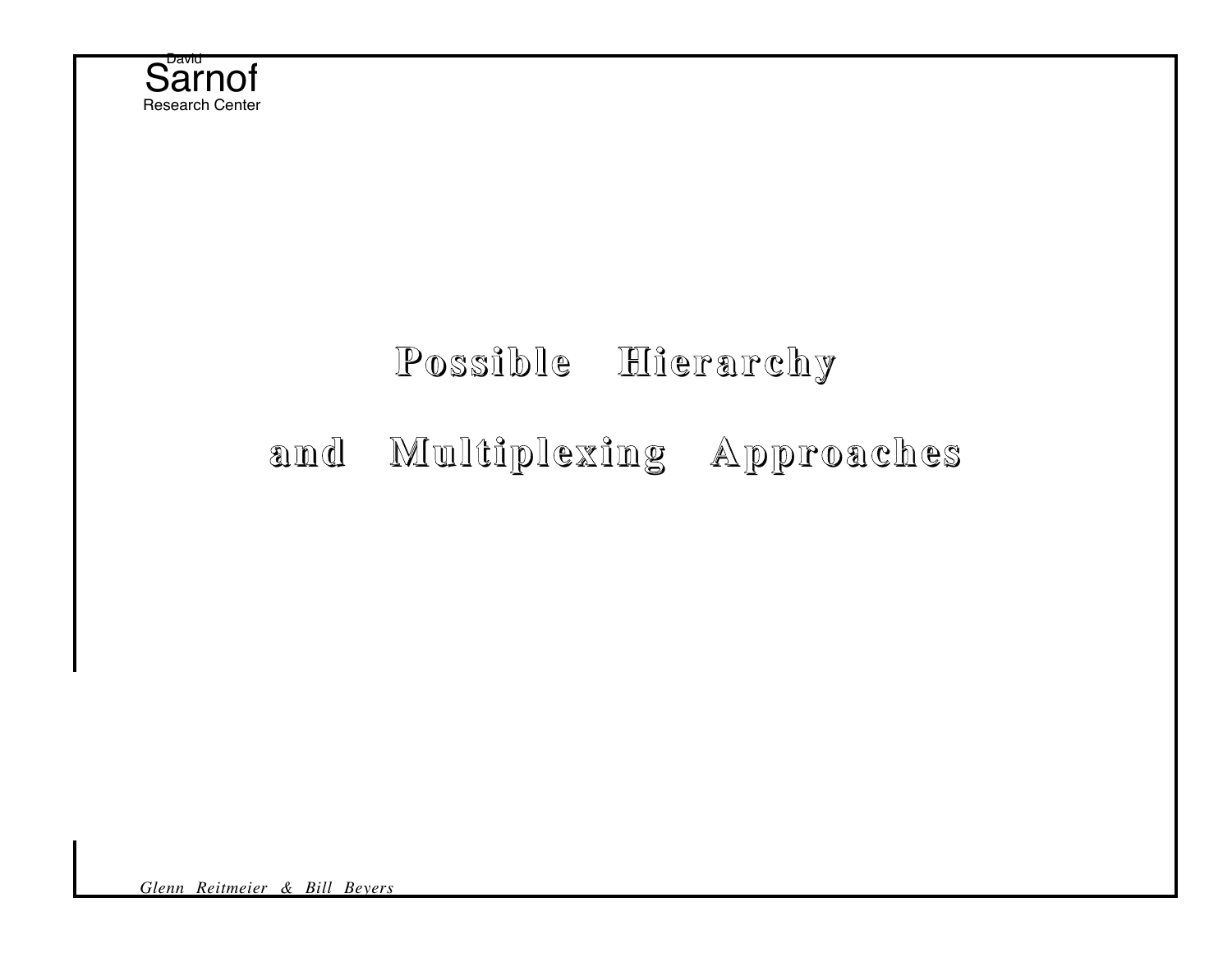## **1. Dual Transmission (Packet Mux)**

- **• Separately encode NTSC-level and HDTV pictures**
- **• Merge them into the same bit stream as separate video service packet types**
	- this basic capability is already in the ADTV protocol
- **• This approach is a** *pseudo-hierarchy*
	- HDTV and/or NTSC are sub-optimal (total bits in the channel are a constant)
	- but it is very simple!
- **• Not the most desirable approach, but better solutions must be proven**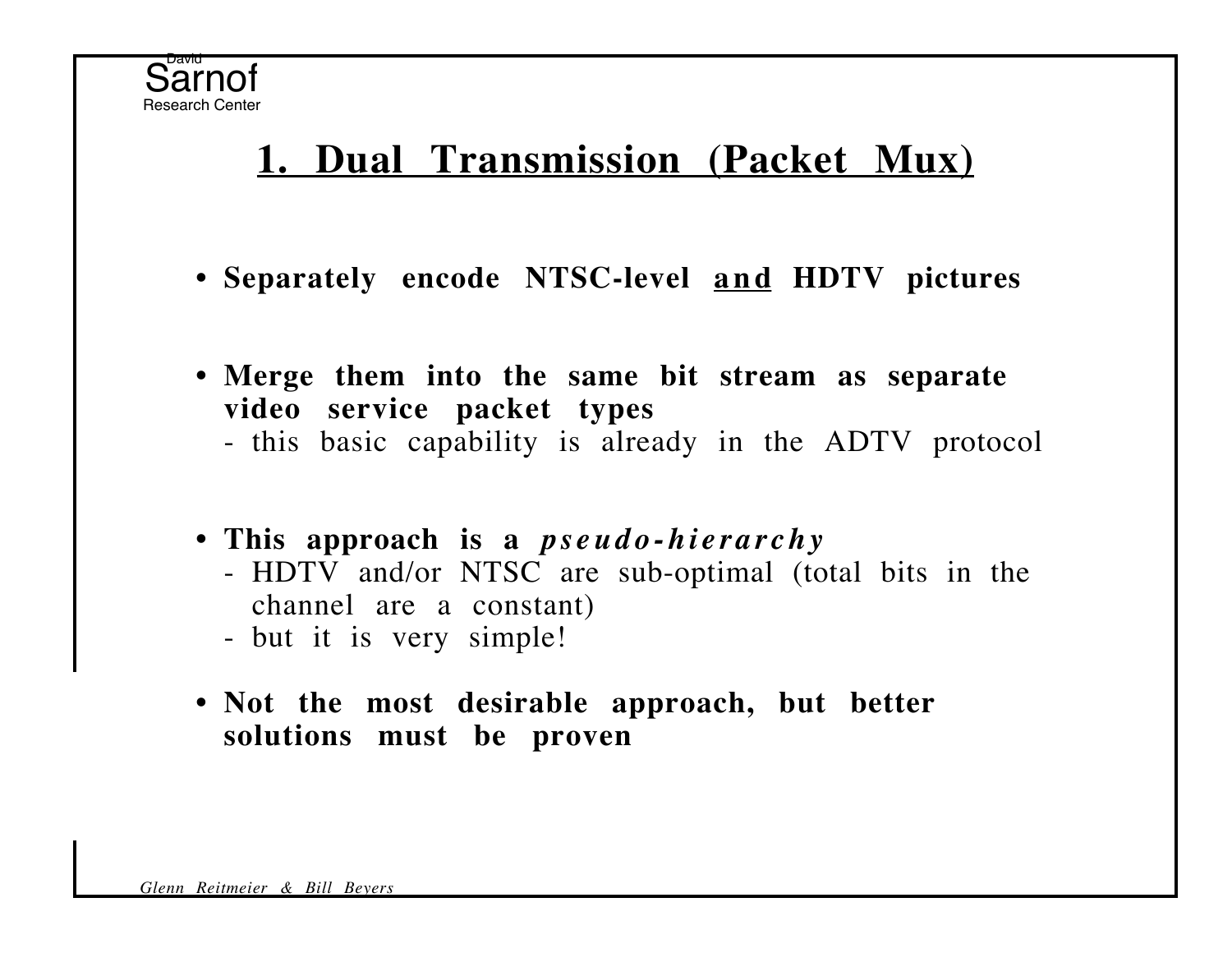# **2. Hybrid Subband/MPEG Encoding**

- **• Split an HDTV picture up into subbands**
	- Laplacian Pyramid?
	- QMF?
- **• MPEG encode the low-low subband**
- **• MPEG (or simpler) encoding of the highs**
- **• This approach is an** *upward hierarchy*
	- HDTV should get most of the penalty of any inefficiency (more quantization noise)
	- NTSC-level may also be penalized if required to fit entirely in 3.84 Mbps HP cahnnel of Twin-QAM
- **• Potentially has both speed and memory savings**
- **• Not yet proven effective, work in progress**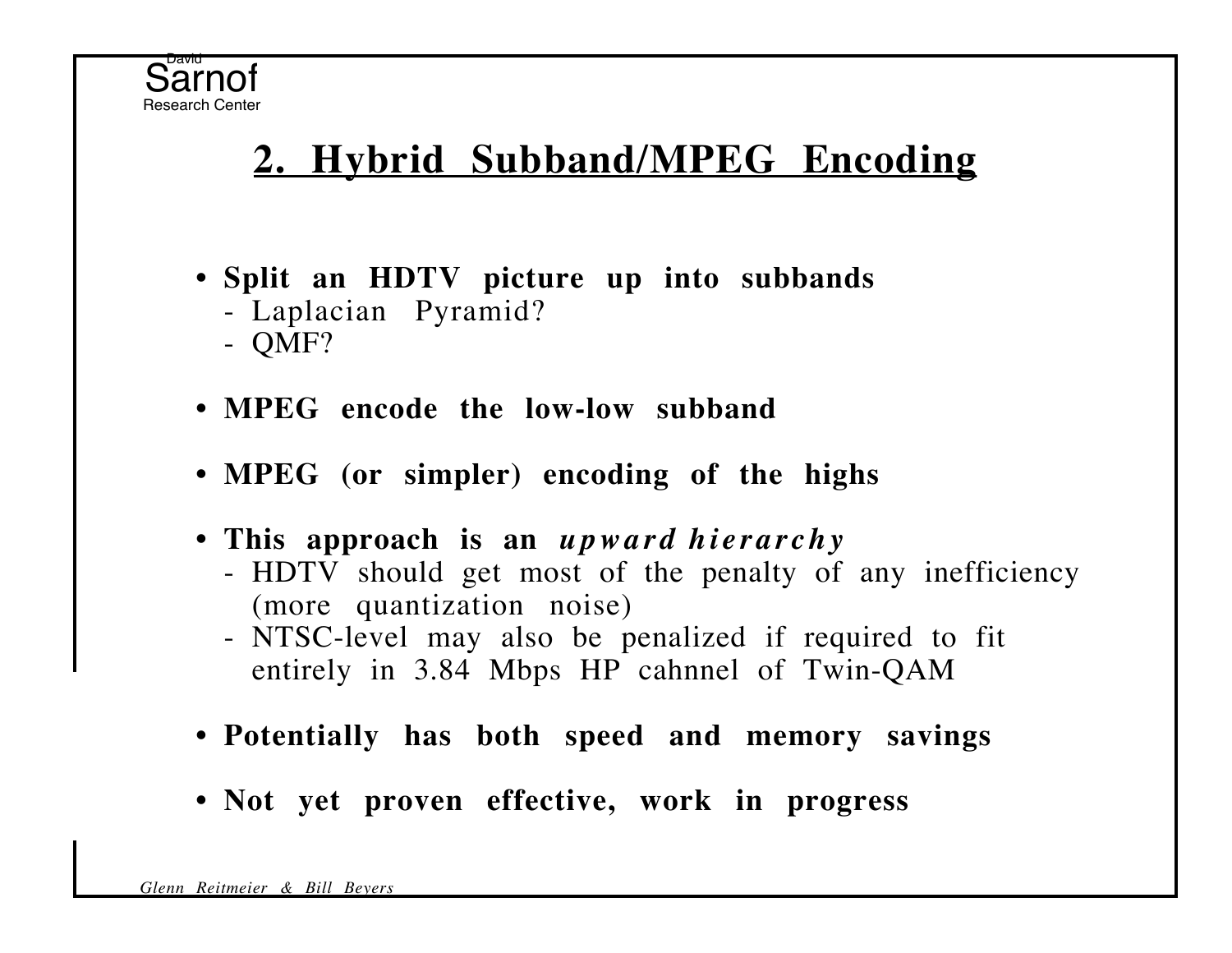### **3. Quantization Bin-Splitting**

- **• Encode lower level as an MPEG++ stream**
- **• Refine DCT coefficient quantization for higher levels**
- **• This is also an** *upward hierarchy*
	- *-* HDTV gets all of the penalty of inefficiency (more quantization noise)
	- this approach maintains full resolution at lower hierarchy levels, but with more quantization noise
- **• Appropriate for VHS -> NTSC or HDTV -> HDTV levels** no memory savings are realized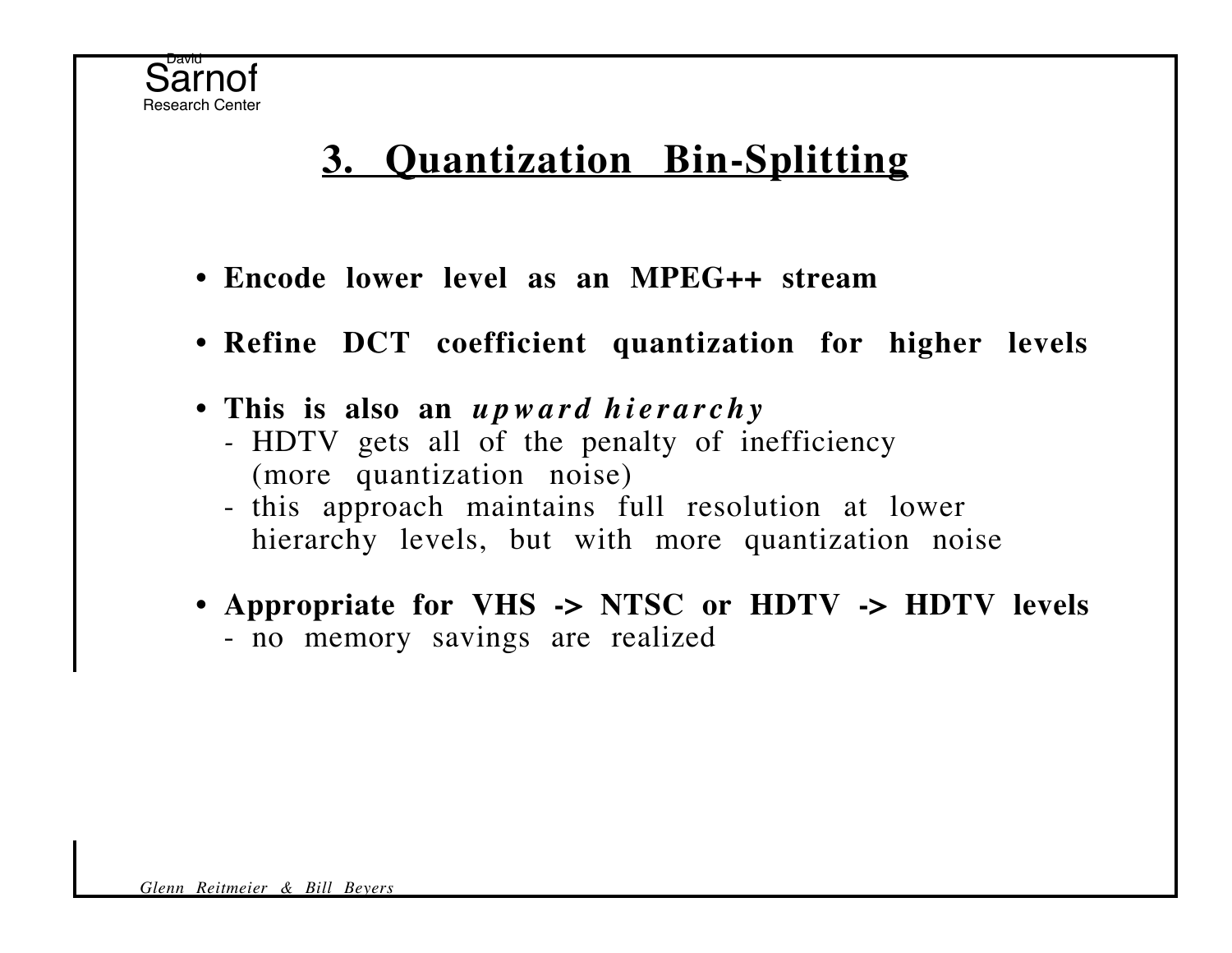

#### **4. DCT Coefficient Decimation**

- **• Encode full HDTV as an MPEG++ stream**
- **• Extract low DCT coefficients to obtain NTSC level**
- **• This approach is a** *downward hierarchy* lower-level gets artifacts (blockiness, or softness if postfiltered)
- **• Probably needs a hierarchical motion representation**
- **• NTSC level may not have acceptable quality**
- **• Work is in progress**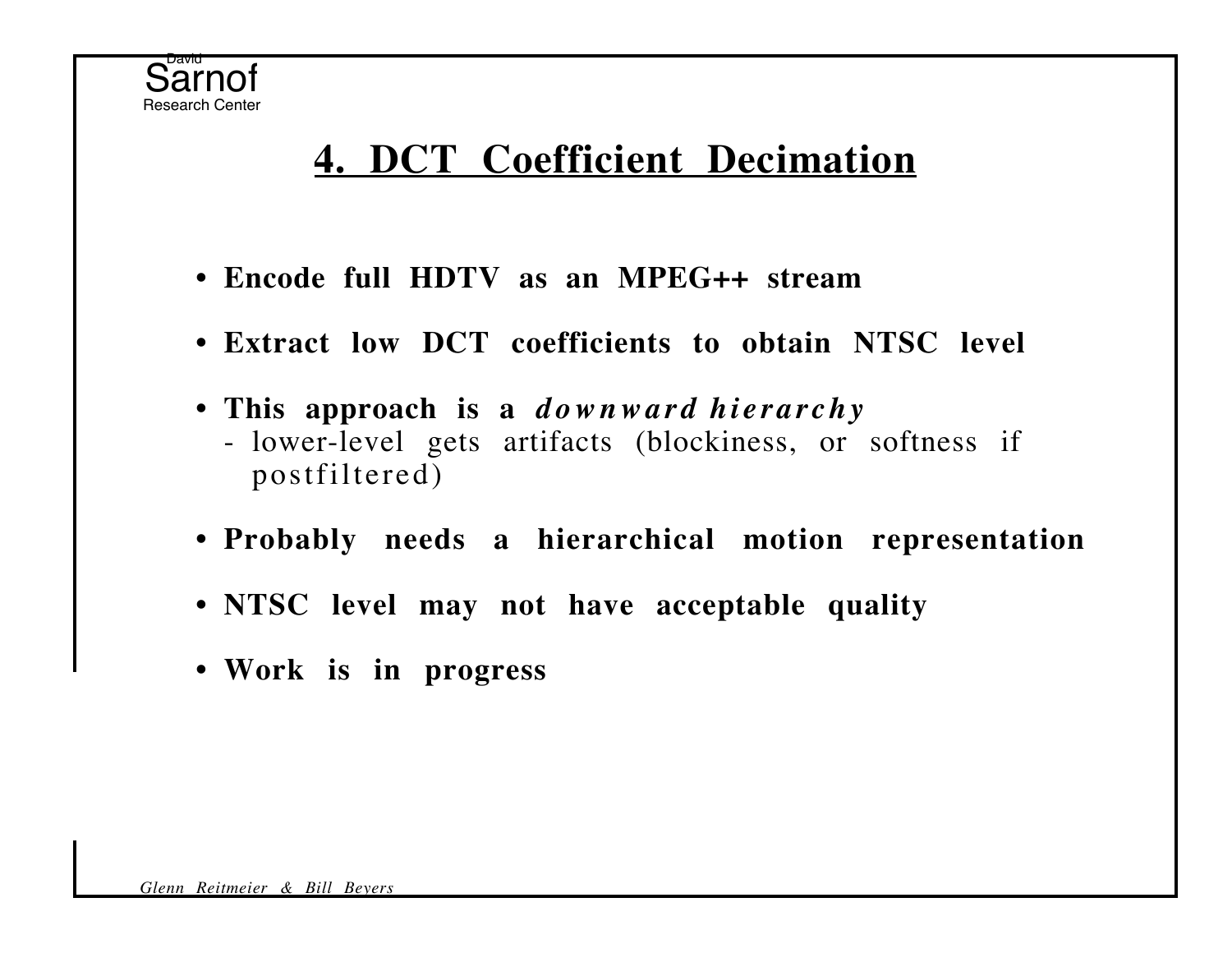### **5. Temporal Approaches**

- **• Lowest level has a reduced frame rate**
- **• May be combined with other approaches**
- **• Both** *upward* **and** *downward hierarchy* **are possible**
- **• Probably acceptable only for VHS --> NTSC levels**
- **• Detailed approaches not well defined**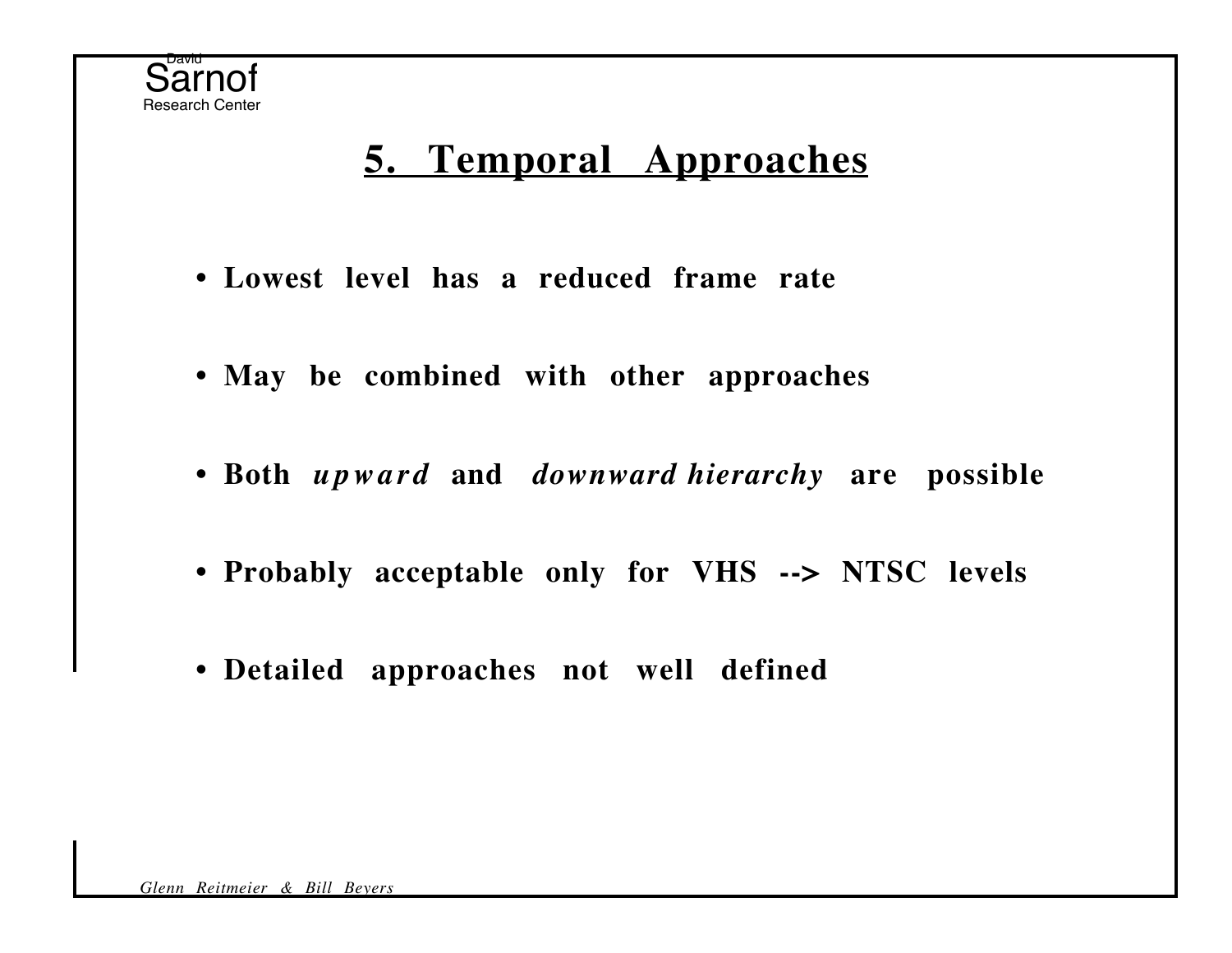# **Possible Multiplexing Approaches**

#### **1 ) Packet Level Multiplex**

- independently encode 4 NTSC level pictures
- merge their data as different video service types (basic capability is already in ADTV protocol)
- receiver simply discards unwanted packets
- requires industry acceptance of ADTV packet approach

#### **2 ) Space-Division Multiplex**

- treat a single HDTV channel as a composite of 4 different NTSC pictures (like a quad-PIP)
- macroblock address (quadrant) determines sub-channel selection
- simple, but not desirable due to inefficiencies of motion coding at picture boundaries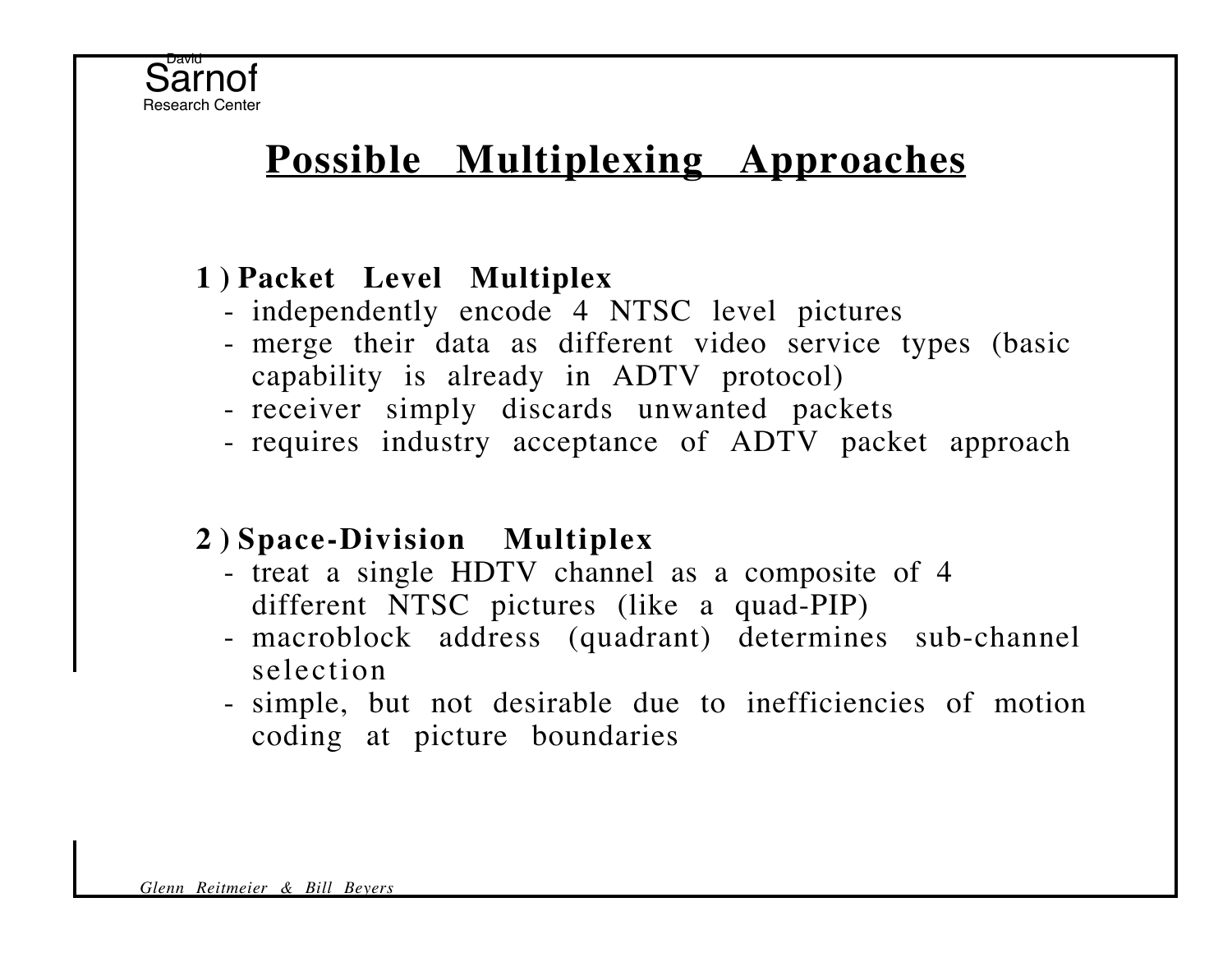

# **C o n c l u s i o n s**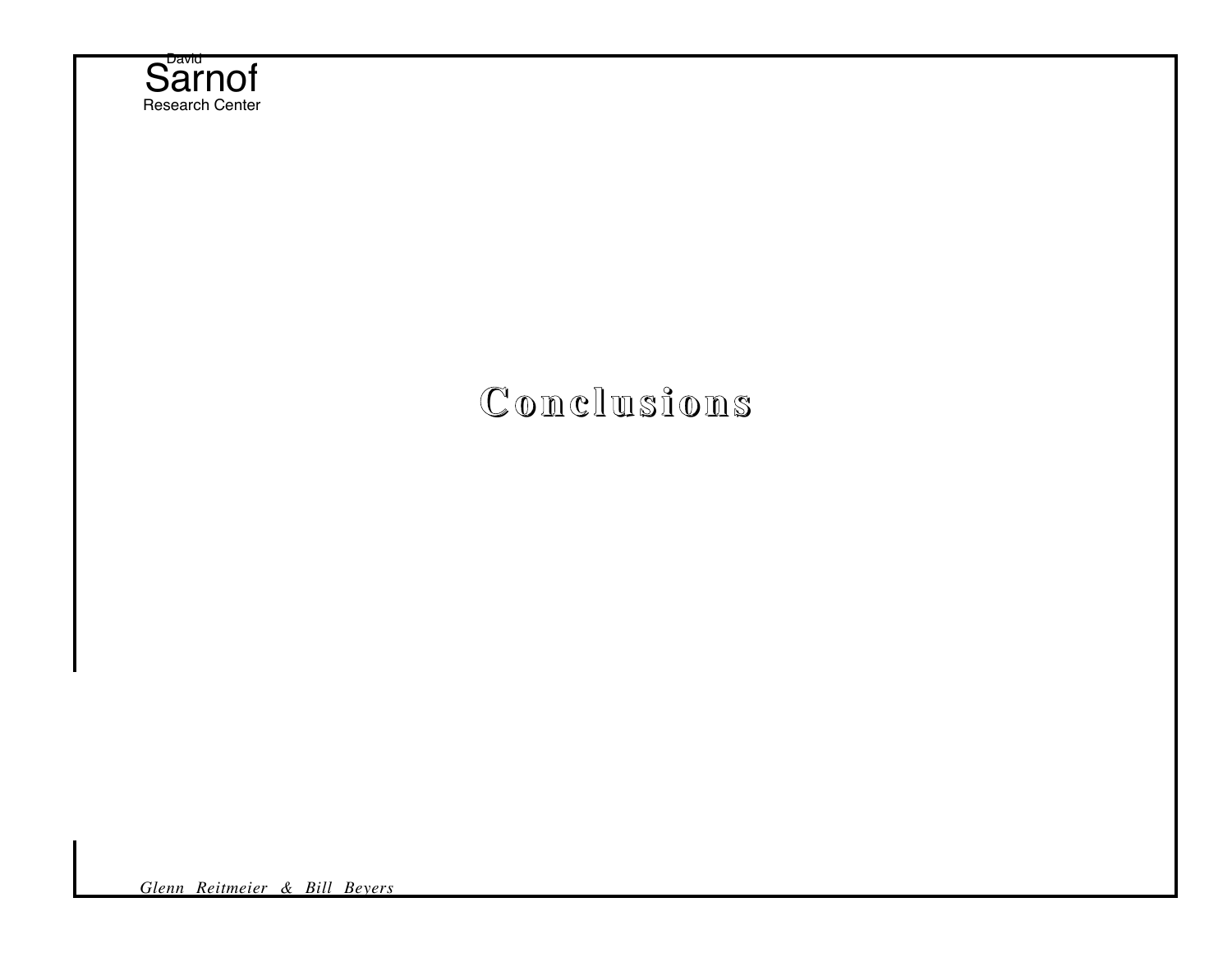

### **Our Proposed Plan**

- **• Use related QAMs for cable and terrestrial** 64-QAM (30 Mbps) for cable-only transmission - Twin-QAM for terrestrial broadcast and/or cable receiver must detect which QAM it is receiving basic capability already exists in ADTV modem
- **• Use same FEC, packets, etc. for cable and terrestrial** basic capability already exists in ADTV hardware
- **• Build "16x9 NTSC-level" MPEG++ compression hardware for cable demonstrations ASAP** show 4x3 extraction capability
- **• Determine best approach to compression hierarchy through simulation, and introduce as updated ADTV**
- **• Promote "forward-compatible" approach for 16x9 NTSC-quality today, ADTV tomorrow...**